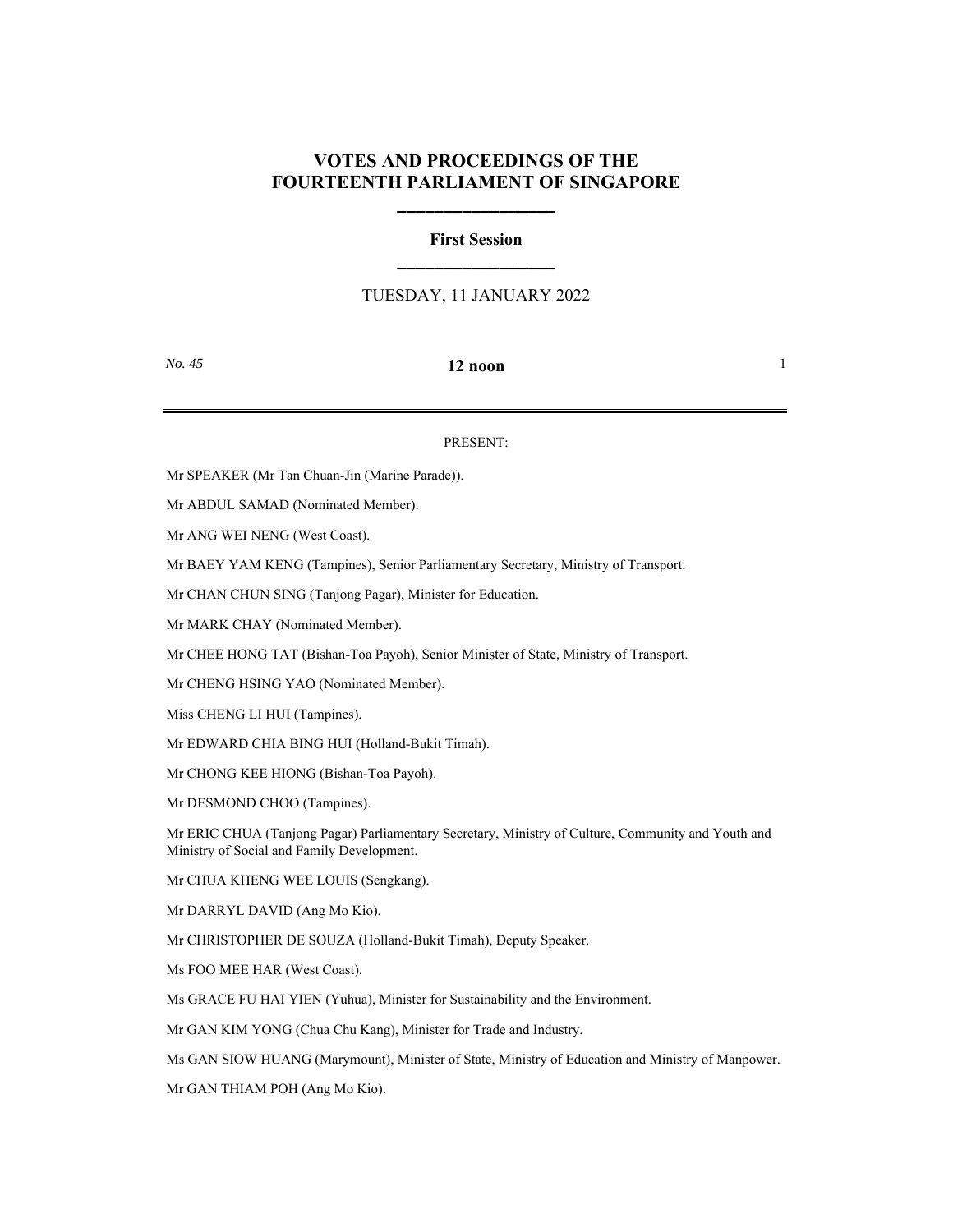Mr GERALD GIAM YEAN SONG (Aljunied).

Mr DERRICK GOH (Nee Soon).

Ms HE TING RU (Sengkang).

Mr HENG CHEE HOW (Jalan Besar), Senior Minister of State, Ministry of Defence.

Mr HENG SWEE KEAT (East Coast), Deputy Prime Minister and Coordinating Minister for Economic Policies.

Prof HOON HIAN TECK (Nominated Member).

Mr SHAWN HUANG WEI ZHONG (Jurong).

Ms INDRANEE RAJAH (Tanjong Pagar), Minister, Prime Minister's Office, Second Minister for Finance, Second Minister for National Development and Leader of the House.

Mr S ISWARAN (West Coast), Minister for Transport and Minister-in-charge of Trade Relations.

Dr JANIL PUTHUCHEARY (Pasir Ris-Punggol), Senior Minister of State, Ministry of Communications and Information and Ministry of Health and Government Whip.

Dr AMY KHOR LEAN SUAN (Hong Kah North), Senior Minister of State, Ministry of Sustainability and the Environment and Ministry of Transport.

Prof KOH LIAN PIN (Nominated Member).

Dr KOH POH KOON (Tampines), Senior Minister of State, Ministry of Health and Ministry of Manpower.

Mr KWEK HIAN CHUAN HENRY (Kebun Baru).

Mr DESMOND LEE (West Coast), Minister for National Development and Minister-in-charge of Social Services Integration.

Mr LEE HSIEN LOONG (Ang Mo Kio), Prime Minister.

Mr LEONG MUN WAI (Non-Constituency Member).

Mr LIANG ENG HWA (Bukit Panjang).

Mr LIM BIOW CHUAN (Mountbatten).

Assoc Prof JAMUS JEROME LIM (Sengkang).

Ms SYLVIA LIM (Aljunied).

Dr LIM WEE KIAK (Sembawang).

Ms LOW YEN LING (Chua Chu Kang), Minister of State, Ministry of Culture, Community and Youth and Ministry of Trade and Industry.

Ms MARIAM JAAFAR (Sembawang).

Mr MASAGOS ZULKIFLI B M M (Tampines), Minister for Social and Family Development, Second Minister for Health and Minister-in-charge of Muslim Affairs.

Dr MOHAMAD MALIKI BIN OSMAN (East Coast), Minister, Prime Minister's Office, Second Minister for Education and Second Minister for Foreign Affairs.

Mr MOHD FAHMI BIN ALIMAN (Marine Parade).

Mr MUHAMAD FAISAL ABDUL MANAP (Aljunied).

Assoc Prof Dr MUHAMMAD FAISHAL IBRAHIM (Nee Soon), Minister of State, Ministry of Home Affairs and Ministry of National Development.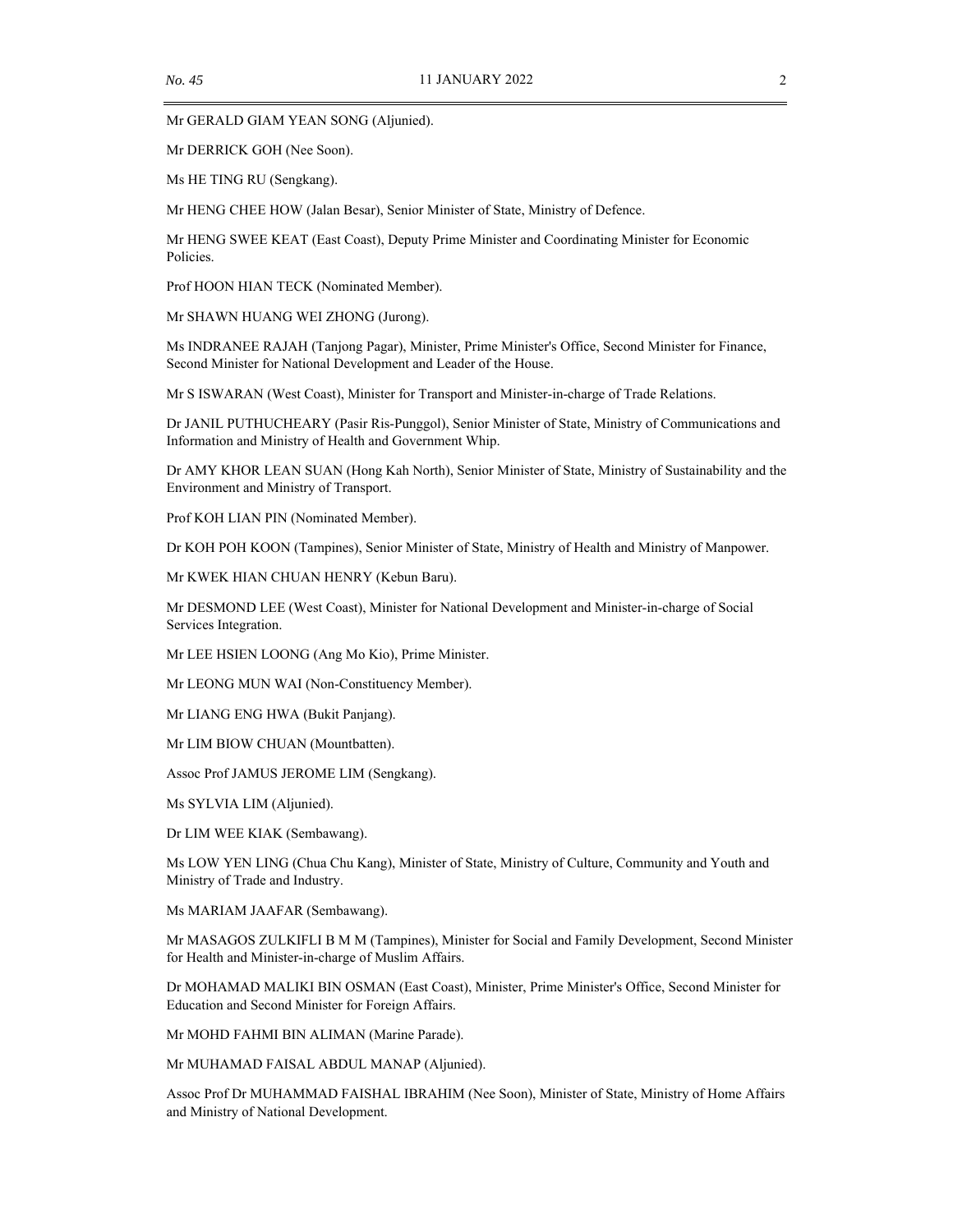Mr MURALI PILLAI (Bukit Batok).

Ms NADIA AHMAD SAMDIN (Ang Mo Kio).

Dr NG ENG HEN (Bishan-Toa Payoh), Minister for Defence.

Ms NG LING LING (Ang Mo Kio).

Mr LOUIS NG KOK KWANG (Nee Soon).

Miss RACHEL ONG (West Coast).

Mr ONG YE KUNG (Sembawang), Minister for Health.

Ms JOAN PEREIRA (Tanjong Pagar).

Mr LEON PERERA (Aljunied).

Ms DENISE PHUA LAY PENG (Jalan Besar).

Ms HAZEL POA (Non-Constituency Member).

Ms POH LI SAN (Sembawang).

Mr PRITAM SINGH (Aljunied), Leader of the Opposition.

Ms RAHAYU MAHZAM (Jurong), Parliamentary Secretary, Ministry of Communications and Information and Ministry of Health.

Mr SAKTIANDI SUPAAT (Bishan-Toa Payoh).

Mr SEAH KIAN PENG (Marine Parade).

Dr SHAHIRA ABDULLAH (Nominated Member).

Mr K SHANMUGAM (Nee Soon), Minister for Home Affairs and Minister for Law.

Mr SHARAEL TAHA (Pasir Ris-Punggol).

Ms SIM ANN (Holland-Bukit Timah), Senior Minister of State, Ministry of Foreign Affairs and Ministry of National Development and Deputy Government Whip.

Mr SITOH YIH PIN (Potong Pasir).

Ms HANY SOH (Marsiling-Yew Tee).

Ms SUN XUELING (Punggol West), Minister of State, Ministry of Education and Ministry of Social and Family Development.

Mr ALVIN TAN (Tanjong Pagar), Minister of State, Ministry of Culture, Community and Youth and Ministry of Trade and Industry.

Ms CARRIE TAN (Nee Soon).

Mr DENNIS TAN LIP FONG (Hougang).

Mr DESMOND TAN (Pasir Ris-Punggol), Minister of State, Ministry of Home Affairs and Ministry of Sustainability and the Environment.

Ms JESSICA TAN SOON NEO (East Coast), Deputy Speaker.

Mr TAN KIAT HOW (East Coast), Minister of State, Ministry of Communications and Information and Ministry of National Development.

Dr TAN SEE LENG (Marine Parade), Minister for Manpower and Second Minister for Trade and Industry.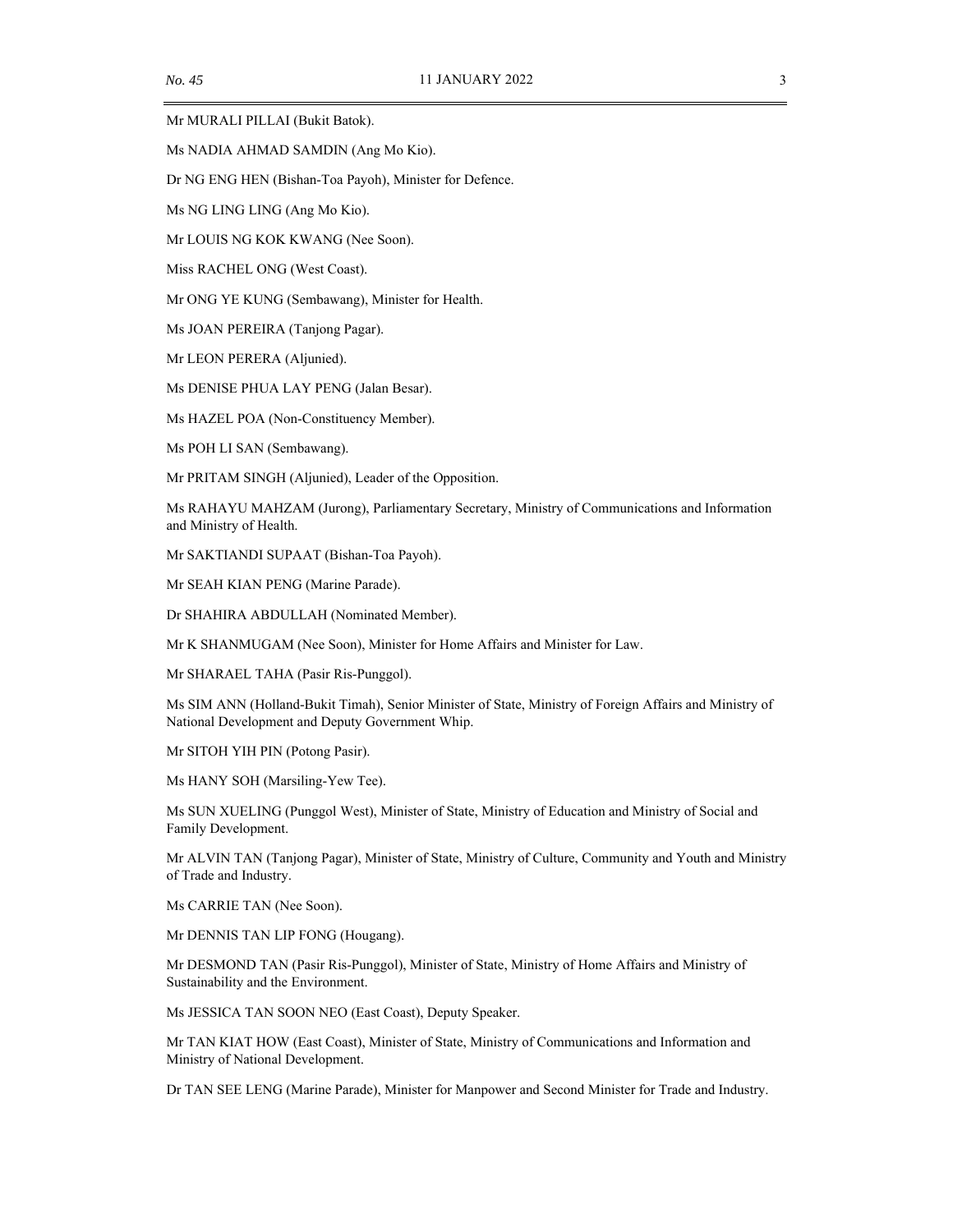Dr TAN WU MENG (Jurong).

Dr TAN YIA SWAM (Nominated Member).

Mr PATRICK TAY TECK GUAN (Pioneer).

Mr TEO CHEE HEAN (Pasir Ris-Punggol), Senior Minister and Coordinating Minister for National Security.

Mrs JOSEPHINE TEO (Jalan Besar), Minister for Communications and Information and Second Minister for Home Affairs.

Mr THARMAN SHANMUGARATNAM (Jurong), Senior Minister and Coordinating Minister for Social Policies.

Mr RAJ JOSHUA THOMAS (Nominated Member).

Ms TIN PEI LING (MacPherson).

Mr EDWIN TONG CHUN FAI (Marine Parade), Minister for Culture, Community and Youth and Second Minister for Law.

Mr VIKRAM NAIR (Sembawang).

Dr VIVIAN BALAKRISHNAN (Holland-Bukit Timah), Minister for Foreign Affairs.

Dr WAN RIZAL (Jalan Besar).

Mr DON WEE (Chua Chu Kang).

Mr LAWRENCE WONG (Marsiling-Yew Tee), Minister for Finance.

Mr XIE YAO QUAN (Jurong).

Mr ALEX YAM ZIMING (Marsiling-Yew Tee).

Ms YEO WAN LING (Pasir Ris-Punggol).

Mr YIP HON WENG (Yio Chu Kang).

Mr MELVIN YONG YIK CHYE (Radin Mas).

Mr ZAQY MOHAMAD (Marsiling-Yew Tee), Senior Minister of State, Ministry of Defence and Ministry of Manpower and Deputy Leader of the House.

Mr ZHULKARNAIN ABDUL RAHIM (Chua Chu Kang).

### ABSENT:

\_\_\_\_\_\_\_\_\_\_\_\_\_\_\_\_\_\_\_\_\_\_\_\_\_\_\_\_\_\_\_\_

Ms JANET ANG (Nominated Member).

Miss CHERYL CHAN WEI LING (East Coast).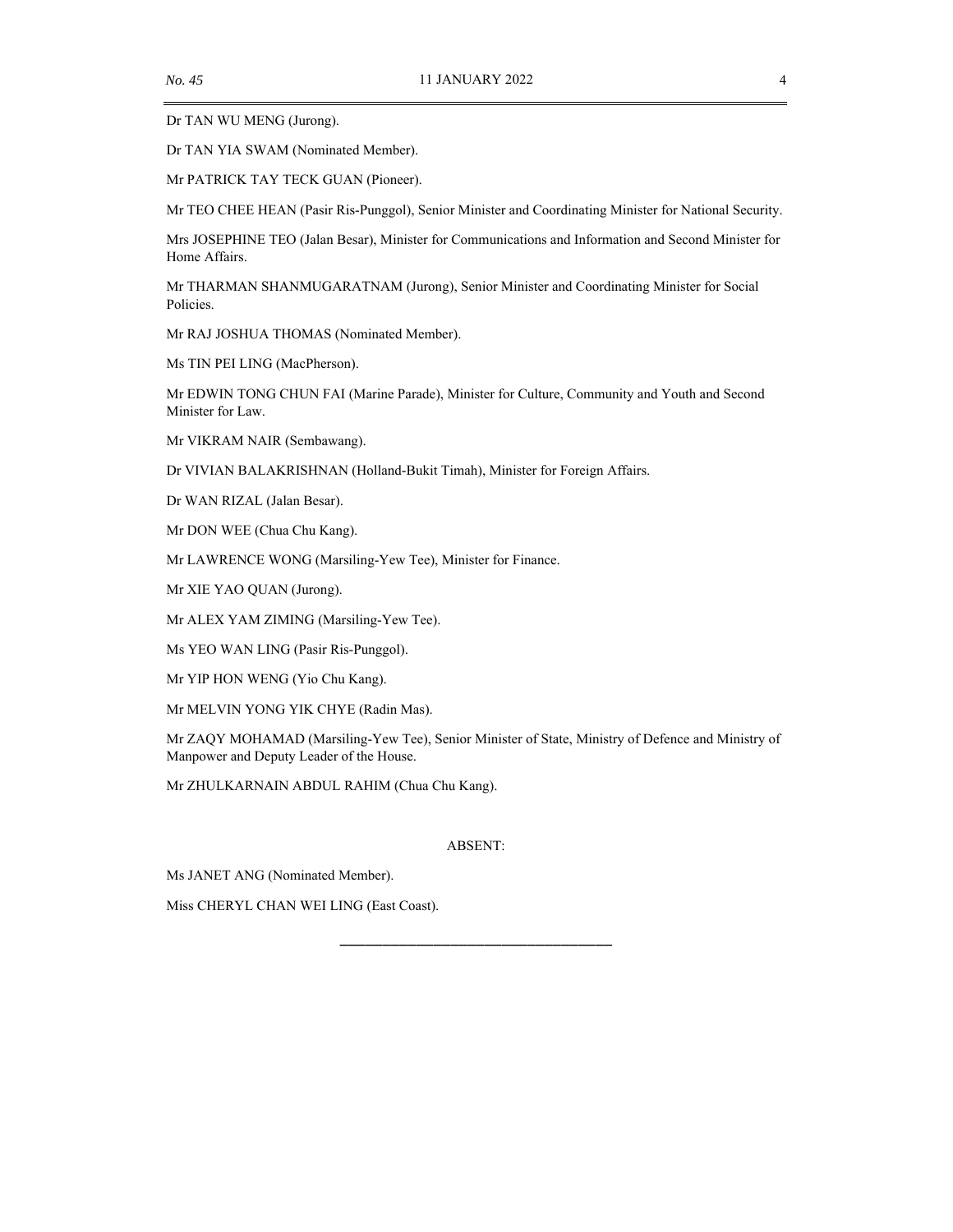| Papers presented to Parliament and received by the Clerk of Parliament pursuant to Standing |
|---------------------------------------------------------------------------------------------|
| Order No. 31 (Presentation of Papers) and ordered to lie upon the Table:                    |

- 1.1 Workplace Safety and Health (COVID-19 Safe Workplace) Regulations 2021 Presented on 11 January 2022 (S. L. 458 of 2022)
- 1.2 COVID-19 (Temporary Measures) (Control Order) (Amendment No. 22) Regulations 2021 – Presented on 11 January 2022 (S. L. 459 of 2022)
- 1.3 COVID-19 (Temporary Measures) (Foreign Employee Dormitories Control Order) (Amendment No. 7) Regulations 2021 – Presented on 11 January 2022 (S. L. 460 of 2022)
- 1.4 COVID-19 (Temporary Measures) (Sporting Events and Activities Control Order) (Amendment No.13) Regulations 2021 – Presented on 11 January 2022 (S. L. 461 of 2022)
- 1.5 COVID-19 (Temporary Measures) (Performances and Other Activities Control Order) (Amendment No. 17) Regulations 2021 – Presented on 11 January 2022 (S. L. 462 of 2022)
- 1.6 COVID-19 (Temporary Measures) (Religious Gatherings Control Order) (Amendment No. 9) Regulations 2021 – Presented on 11 January 2022 (S. L. 463 of 2022)
- 1.7 COVID-19 (Temporary Measures) (Business Events Control Order) (Amendment No. 10) Regulations 2021 – Presented on 11 January 2022 (S. L. 464 of 2022)
- 2 14 Questions for Oral Answer were answered during Question Time.
- 3 Monetary Authority of Singapore (Amendment) Bill read a second time and committed to a Committee of the whole House.

The House immediately resolved itself into a Committee on the Bill – (Minister for Finance).

*(In the Committee)* 

Clauses 1 to 8 inclusive agreed to.

Bill to be reported.

Bill reported, without amendment; read a third time.

4 Exchanges (Demutualisation and Merger) (Amendment) Bill – read a second time and committed to a Committee of the whole House.

The House immediately resolved itself into a Committee on the Bill – (Minister of State (Mr Alvin Tan), Ministry of Culture, Community and Youth and Ministry of Trade and Industry, on behalf of the Prime Minister).

*(In the Committee)* 

Clause 1:

Alternation made, in page 2, line 3, by leaving out "2021" and inserting "2022".

Clause 1 agreed to.

Clauses 2 to 5 inclusive agreed to.